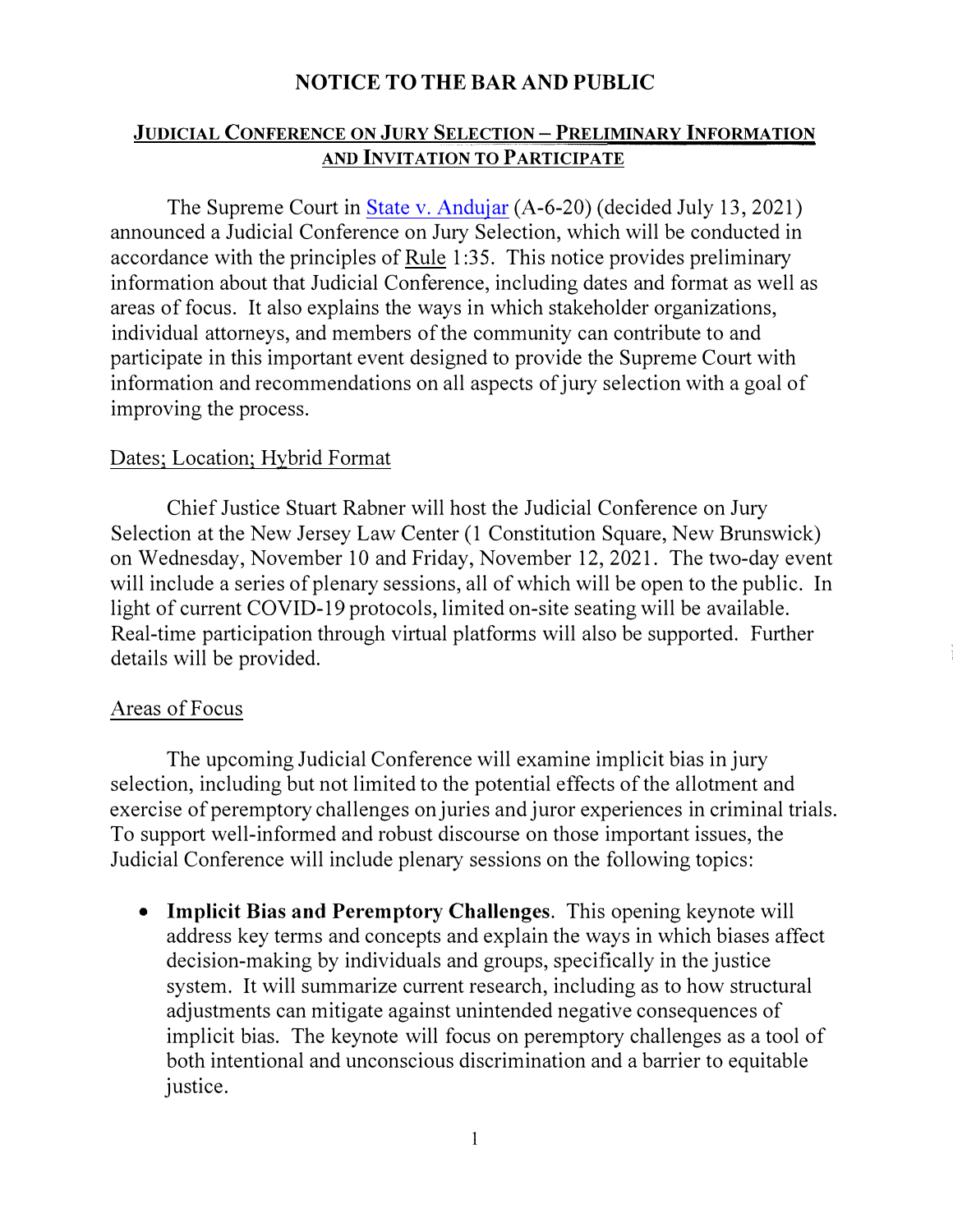- **Jury Representativeness.** This session will include a brief primer on prevoir dire processes, including the sources from which prospective jurors are selected, qualification criteria, and statutory excusals. Experts will discuss jury representativeness and the relationship between implicit bias and peremptory challenges.
- **Peremptory Challenges and the Right of Civic Engagement.** This session will address how jury selection shapes public perceptions of the justice system, including for the more than 10,000 individuals who report annually without reaching the jury box for questioning because of available peremptory challenges in criminal matters and for otherwise qualified jurors who are peremptorily challenged.
- **Toward Representative Juries.** This plenary will highlight a number of options to mitigate against the potential consequences of implicit bias in jury selection. Experts will discuss court rules adopted in other jurisdictions to address the discriminatory exercise of peremptory challenges. Panelists will discuss the current allotment of peremptory challenges in criminal matters in New Jersey and other jurisdictions.
- **Supporting Juror Impartiality.** This session will introduce a new video developed to support jurors in recognizing and avoiding judgments based on implicit bias. It will focus on new juror voir dire questions and enhancements to the model jury charges to address implicit bias.
- **Juror Records and Demographic Data.** This session will focus on transparency as [to ju](https://www.njcourts.gov/attorneys/assets/opinions/supreme/a_56_20.pdf?c=DGM)ry selection processes in general, as well as how the Judiciary will carry out the Court's direction in [State v. Dangcil](https://www.njcourts.gov/attorneys/assets/opinions/supreme/a_56_20.pdf?c=DGM) (A-56-20) ( decided August 16, 2021) that the Administrative Office of the Courts shall collect juror demographic data at the juror qualification phase.

In addition to keynote and panel presentations, the Judicial Conference will feature in-person, virtual, and pre-recorded public testimony.

# Invitation to Members of the Bar and Public

This notice is intended to outline the structure of the Judicial Conference and to set forth the various areas of focus. A more detailed guidance document will be issued before the Conference. These and other resource materials – including case law, legal scholarship, research studies, and relevant commentary on implicit bias